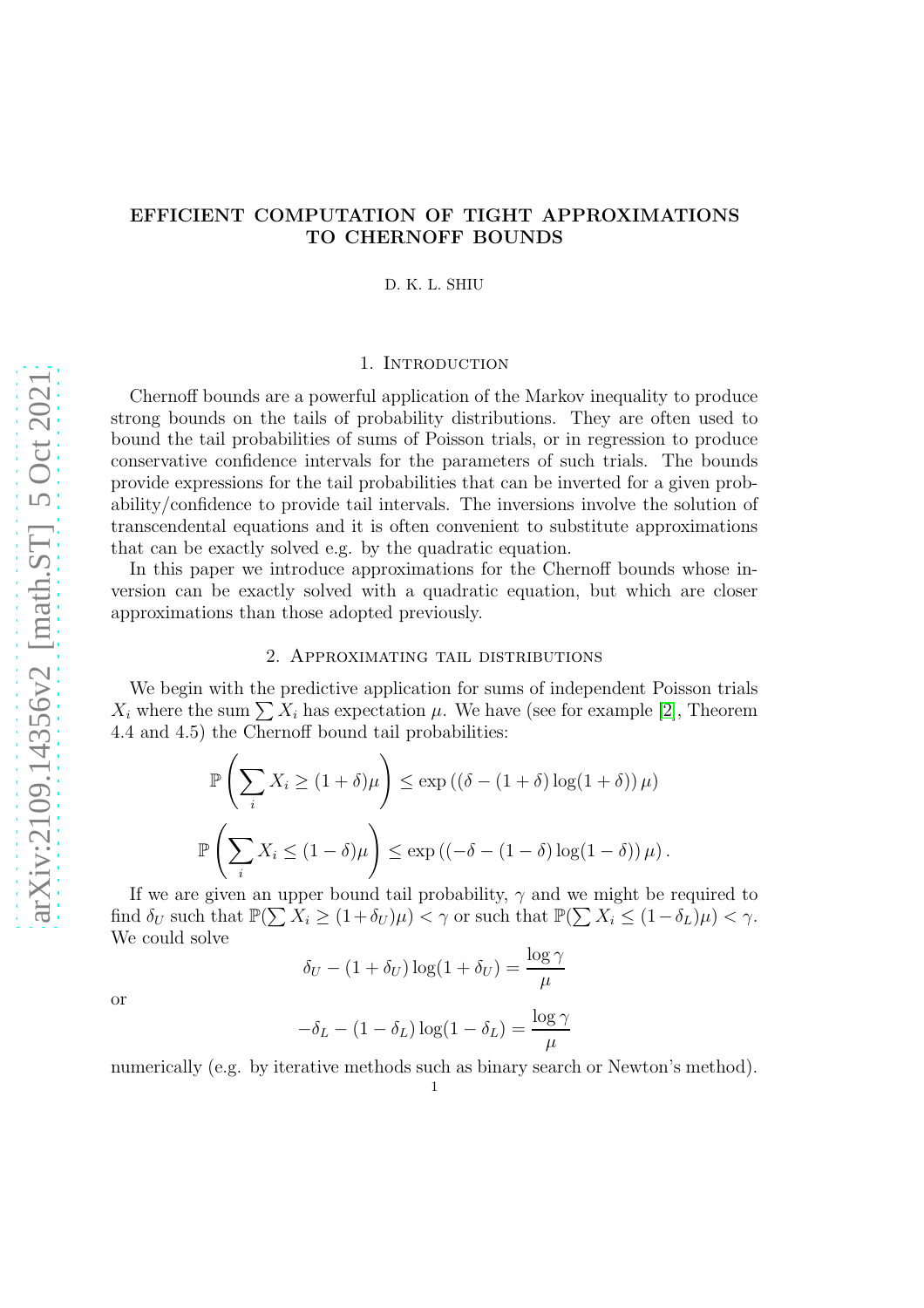In practice approximations  $\log(1-\delta) \geq -\delta - \delta^2/2$  and  $\log(1+\delta) \geq 2\delta/(2+\delta)$ valid for  $0 \le \delta < 1$  are used to provide the more wieldy bounds

<span id="page-1-4"></span>(1) 
$$
\mathbb{P}\left(\sum_{i} X_{i} \geq (1+\delta)\mu\right) \leq \exp\left(\frac{-\delta^{2}\mu}{2+\delta}\right)
$$

(2) 
$$
\mathbb{P}\left(\sum_{i} X_{i} \leq (1-\delta)\mu\right) \leq \exp\left(\frac{-\delta^{2}\mu}{2}\right).
$$

For our tail probability  $\gamma$  we can use these looser expressions to form the quadratic equations

<span id="page-1-5"></span>
$$
\delta_U^2 + \left(\frac{\log \gamma}{\mu}\right)\delta_U + 2\left(\frac{\log \gamma}{\mu}\right) = 0
$$

$$
\delta_L^2 + 2\left(\frac{\log \gamma}{\mu}\right) = 0
$$

and evaluate the closed form expressions

$$
\delta_U = \frac{-\frac{\log \gamma}{\mu} + \sqrt{\left(\frac{\log \gamma}{\mu}\right)^2 - 8\frac{\log \gamma}{\mu}}}{2}
$$

$$
\delta_L = \sqrt{-\frac{2\log \gamma}{\mu}}
$$

and conclude that  $\mathbb{P}(\sum X_i \geq (1+\delta_U)\mu) < \gamma$  and  $\mathbb{P}(\sum X_i \leq (1-\delta_L)\mu) < \gamma$ . If a two-tailed bound is required, we can note that  $\delta_U \geq \delta_L$  so that  $\mathbb{P}((1 - \delta_U) \mu \leq$  $\sum X_i \leq (1 + \delta_U)\mu$ ) < 1 – 2 $\gamma$ .

The inequalities  $\log(1-\delta) \geq -\delta - \delta^2/2$  and  $\log(1+\delta) \geq 2\delta/(2+\delta)$  are quadratic Padé approximations to  $log(1 \pm \delta)$ , but we can do better with approximations to the functions

<span id="page-1-0"></span>(3) 
$$
\delta - (1+\delta)\log(1+\delta) = -\frac{\delta^2}{2} + \frac{\delta^3}{6} - \frac{\delta^4}{12} + \frac{\delta^5}{20} - \frac{\delta^6}{30} - \cdots
$$

and

<span id="page-1-2"></span>(4) 
$$
-\delta - (1 - \delta) \log(1 - \delta) = -\frac{\delta^2}{2} - \frac{\delta^3}{6} - \frac{\delta^4}{12} - \frac{\delta^5}{20} - \frac{\delta^6}{30} - \cdots
$$

We see that

<span id="page-1-1"></span>(5) 
$$
\frac{-3\delta^2}{6+2\delta} = -\frac{\delta^2}{2} + \frac{\delta^3}{6} - \frac{\delta^4}{18} + \frac{\delta^5}{54} - \frac{\delta^6}{162} - \cdots
$$

and

<span id="page-1-3"></span>(6) 
$$
\frac{-9\delta^2}{18 - 6\delta - \delta^2} = -\frac{\delta^2}{2} - \frac{\delta^3}{6} - \frac{\delta^4}{12} - \frac{\delta^5}{27} - \frac{11\delta^6}{648} - \cdots
$$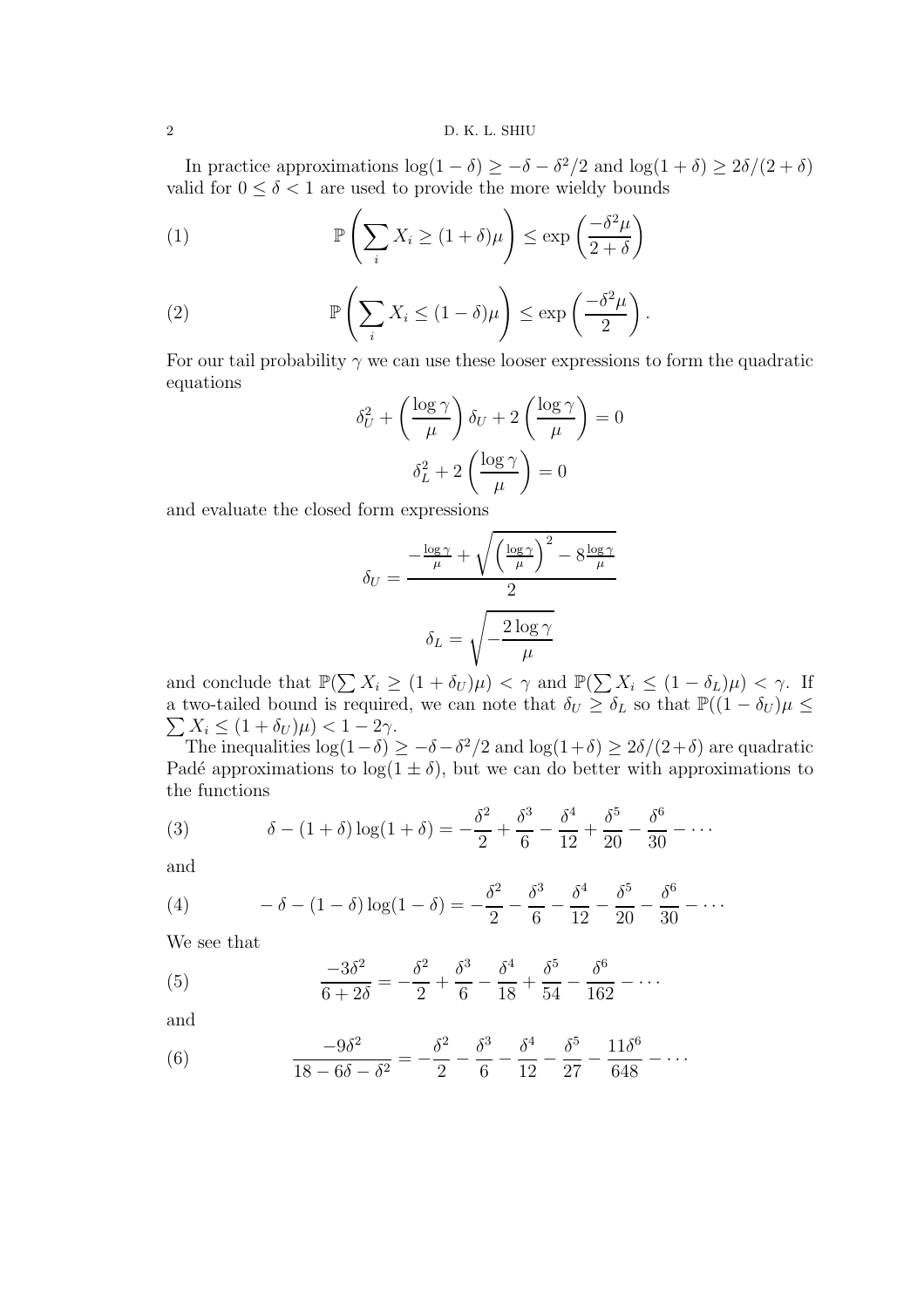It is easy to confirm that for  $\delta \in (0,1)$  we have

$$
\delta - (1+\delta)\log(1+\delta) < \frac{-3\delta^2}{6+2\delta}
$$

and

<span id="page-2-0"></span>
$$
-\delta - (1 - \delta) \log(1 - \delta) < \frac{-9\delta^2}{18 - 6\delta - \delta^2},
$$

so that

(7)  
\n
$$
\mathbb{P}\left(\sum_{i} X_{i} \geq (1+\delta)\mu\right) \leq \exp\left(\frac{-3\delta^{2}}{6+2\delta}\right)
$$
\n
$$
\mathbb{P}\left(\sum_{i} X_{i} \leq (1-\delta)\mu\right) \leq \exp\left(\frac{-9\delta^{2}}{18-6\delta-\delta^{2}}\right).
$$
\nN.t.  $|\mathbf{A}| = \mathbb{N}^{c}$ 

Note that the difference between the power series in [\(3\)](#page-1-0) and [\(5\)](#page-1-1) is  $O(\delta^4)$  and the difference between the power series in [\(4\)](#page-1-2) and [\(6\)](#page-1-3) is  $O(\delta^5)$ . For comparison, the bounds in [\(1\)](#page-1-4) and [\(2\)](#page-1-5) introduce a  $O(\delta^3)$  difference into the exponent. We also see that if we restrict to identically distributed trials (i.e.Bernoulli rather than Poisson), equation [\(7\)](#page-2-0) can be rearranged to an estimate previously derived using Bernstein inequalities [\[1\]](#page-7-1). For our tail probability  $\gamma$  we can use these more accurate expressions to form the quadratic equations

$$
3\delta_U^2 + 2\left(\frac{\log \gamma}{\mu}\right)\delta_U + 6\left(\frac{\log \gamma}{\mu}\right) = 0
$$

$$
\left(9 - \frac{\log \gamma}{\mu}\right)\delta_L^2 - 6\left(\frac{\log \gamma}{\mu}\right)\delta_L + 18\left(\frac{\log \gamma}{\mu}\right) = 0
$$

and evaluate the closed form expressions

$$
\delta_U = \frac{-\left(\frac{\log \gamma}{\mu}\right) + \sqrt{\left(\frac{\log \gamma}{\mu}\right)^2 - 18\left(\frac{\log \gamma}{\mu}\right)}}{3}
$$

$$
\delta_L = \frac{3\left(\frac{\log \gamma}{\mu}\right) + \sqrt{9\left(\frac{\log \gamma}{\mu}\right)^2 - 18\left(\frac{\log \gamma}{\mu}\right)\left(9 - \frac{\log \gamma}{\mu}\right)}}{9 - \frac{\log \gamma}{\mu}}
$$

.

We have now proven the following:

**Theorem 1.** Let  $X_1, \ldots, X_n$  be independent Poisson trials. Let  $X = \sum_{i=1}^n X_i$  and  $\mu = \mathbb{E}[X]$ . Let  $0 < \gamma < 1$  be a fixed tail probability and write  $\beta = (\log \gamma)/\mu$ . Let

$$
\delta_U = \frac{-\beta + \sqrt{\beta^2 - 18\beta}}{3}
$$

$$
\delta_L = 3\left(\frac{\beta + \sqrt{\beta^2 - 2\beta(9 - \beta)}}{9 - \beta}\right).
$$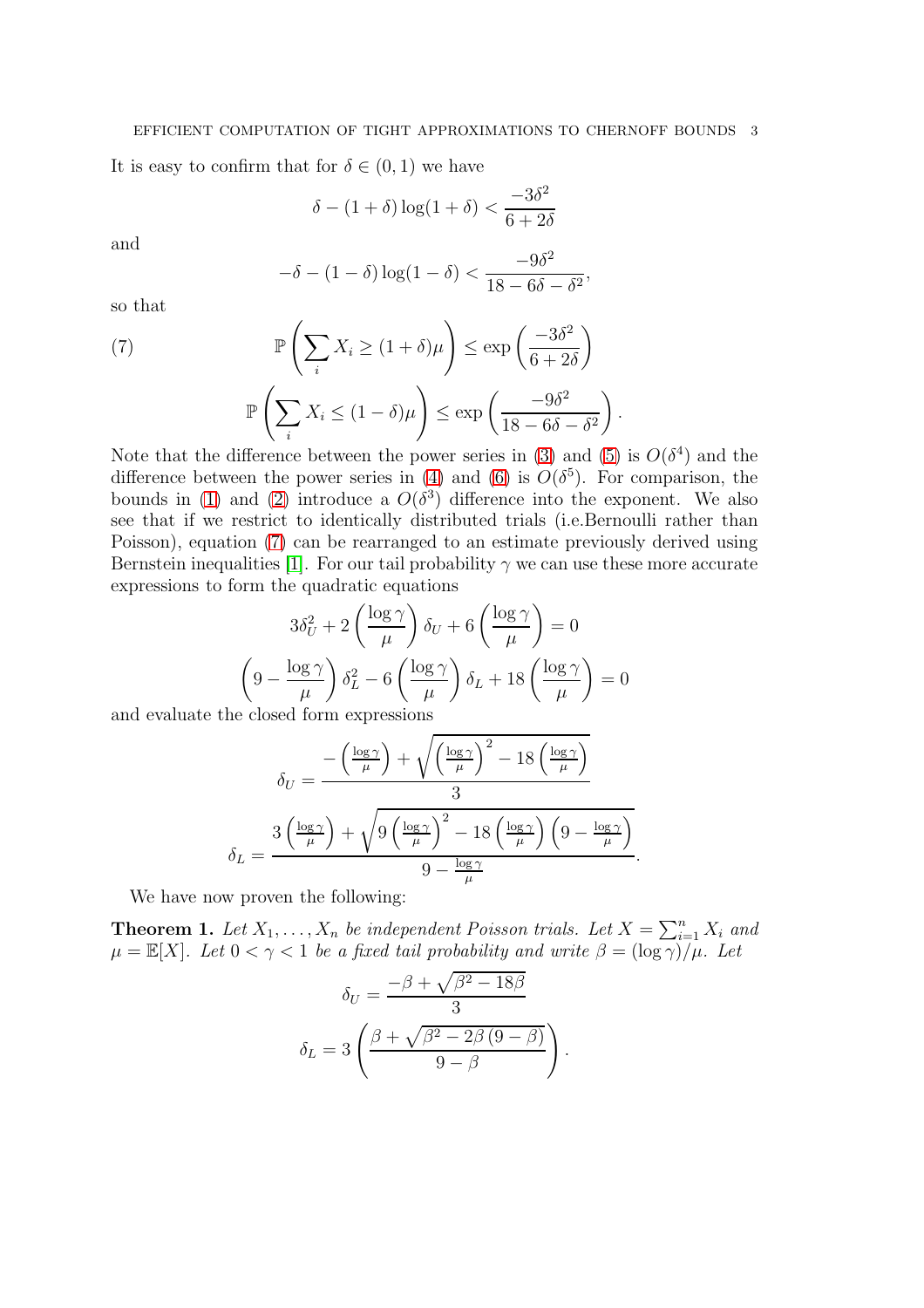Then

$$
\mathbb{P}(X \geq (1 + \delta_U)\mu) < \gamma
$$

and

$$
\mathbb{P}(X \le (1 - \delta_L)\mu) < \gamma.
$$

### 3. Approximating confidence intervals

For our regression application, we have an observed value  $\hat{\mu}$  of  $\sum X_i$  and a target confidence  $\gamma$ . Our goal is to identify a range of possible underlying  $\mu$  values such that the likelihood of our observation  $\hat{\mu}$  for  $\mu$  in that range is less than or equal to  $\gamma$ . The complement of the range then provides a conservative confidence interval for  $\mu$  with confidence at least  $1 - \gamma$ .

We first develop Chernoff bounds of a slightly different form. Starting from the generic Markov bound applied to  $e^{tX}$  we have

$$
\mathbb{P}(X \le a) \le \min_{t < 0} \frac{\mathbb{E}[e^{tX}]}{e^{ta}}, \qquad \mathbb{P}(X \le a) \ge \min_{t > 0} \frac{\mathbb{E}[e^{tX}]}{e^{ta}}.
$$

Following the usual argument, we note that  $\mathbb{E}[e^{tX_i}] = 1 + p_i(e^t - 1) \le \exp(p_i(e^t - 1))$ and so  $\mathbb{E}[e^{tX}] \le \exp((e^t - 1)\mu)$ . Then with  $t = -\log(1 + \delta)$  and  $t = -\log(1 - \delta)$ we have

$$
\mathbb{P}\left(\sum_{i} X_{i} \leq \frac{\mu}{(1+\delta)}\right) \leq \exp\left(\left(-\frac{\delta}{(1+\delta)} + \frac{\log(1+\delta)}{(1+\delta)}\right)\mu\right)
$$

and

<span id="page-3-1"></span>
$$
\mathbb{P}\left(\sum_{i} X_{i} \geq \frac{\mu}{(1-\delta)}\right) \leq \exp\left(\left(\frac{\delta}{(1-\delta)} + \frac{\log(1-\delta)}{(1-\delta)}\right)\mu\right).
$$

Using the above bounds, if we let  $\mu_{\ell}$  be the value for which  $\hat{\mu} = \mu_{\ell}/(1 + \delta_{\ell})$ where  $\delta_{\ell}$  is a solution to

(8) 
$$
\exp ((-\delta_{\ell} + \log(1 + \delta_{\ell})) \hat{\mu}) = \gamma
$$

then by monotonicity, the interval  $(-\infty, \mu_\ell]$  is a suitable range of exceptional  $\mu$ values and  $(\mu_{\ell}, \infty)$  is a suitable conservative confidence interval. For a conservative confidence interval that gives an upper bound for  $\mu$ , we can, by a similar process, find the  $\mu_u = \hat{\mu}(1 - \delta_u)$  where

<span id="page-3-0"></span>(9) 
$$
\exp((\delta_u + \log(1 - \delta_u))\hat{\mu}) = \gamma
$$

and develop the conservative confidence interval  $(-\infty, \mu_u)$ . We can even combine our calculation for the conservative confidence interval  $(\mu_{\ell}, \mu_u)$  in which we would have confidence at least  $1 - 2\gamma$ .

As in the previous section, the equations [\(9\)](#page-3-0) and [\(8\)](#page-3-1) can be solved numerically by iterative methods such as binary search or Newton's method. However, we seek an expression that can be solved using the quadratic formula.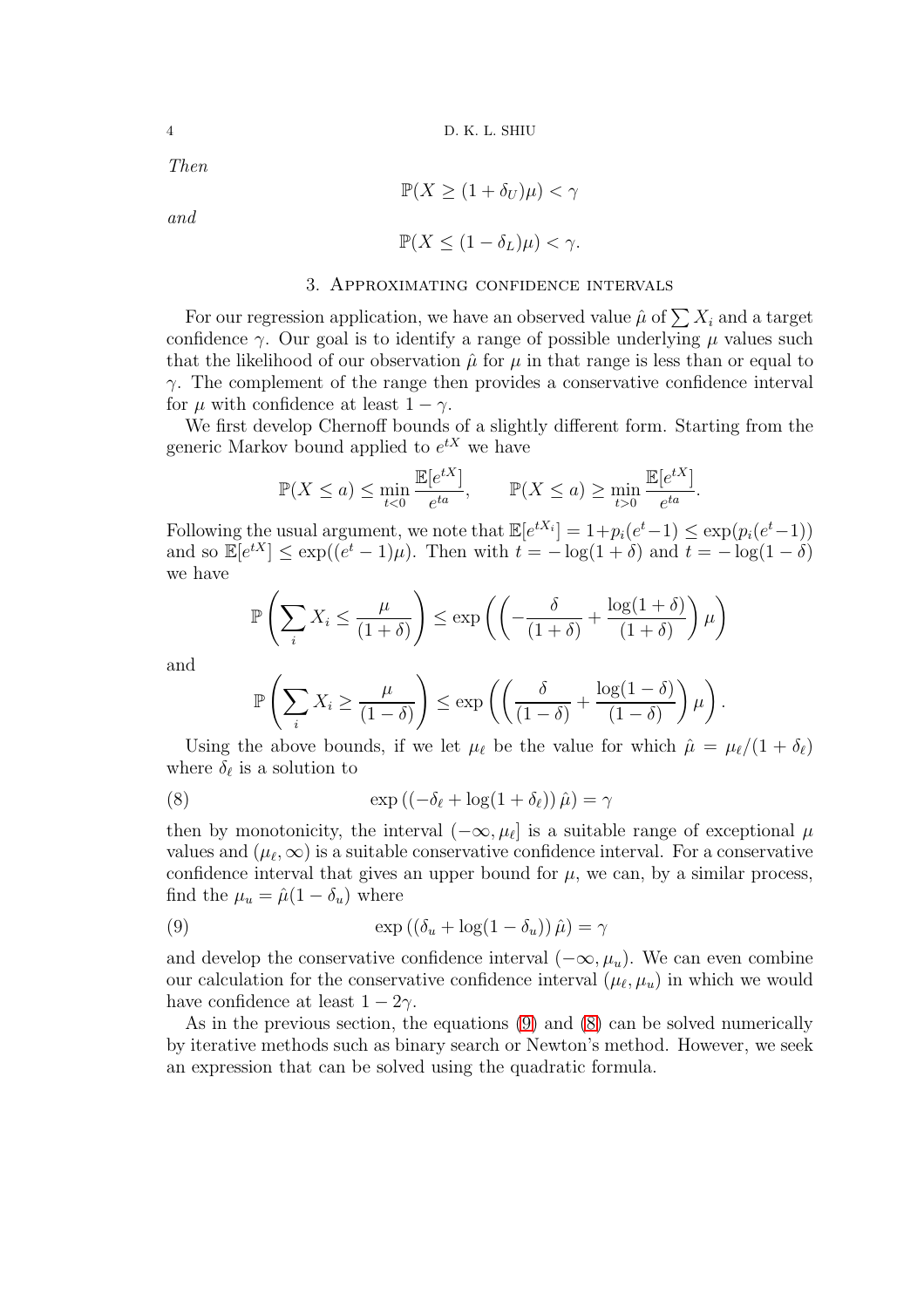For a lower bound for  $\mu$  with level of confidence  $1 - \gamma$  with  $0 < \gamma < 1$ , we therefore aim to identify the values  $\delta$  such that

(10) 
$$
(\delta + \log(1 - \delta))\hat{\mu} \le \log \gamma.
$$

By monotonicity, for  $0 < \delta < 1$ , identifying the value where equality is attained proves the bound for all greater values. For a similarly confident upper bound we need to identify the values  $\delta$  such that

(11) 
$$
(-\delta + \log(1+\delta))\hat{\mu} \le \log \gamma
$$

and again, identifying the value where equality is attained proves the bound for all greater values

For  $0 < \delta < 1$  we have the Padé approximation to  $-\delta + \log(1+\delta)$ 

$$
-\delta + \log(1+\delta) < \frac{-3\delta^2}{6+4\delta}.
$$

and so if we take  $\delta_U$  to be the positive root of

$$
3\delta_U^2 + 4\frac{\log \gamma}{\hat{\mu}}\delta_U + 6\frac{\log \gamma}{\hat{\mu}}
$$

then we have

$$
(-\delta_U + \log(1 + \delta_U))\hat{\mu} \le \log \gamma.
$$

It follows that  $\mu \geq (1 + \delta_U)\hat{\mu}$  with probability at most  $\gamma$  so that  $\mu < (1 + \delta_U)\hat{\mu}$ with probability at least  $1 - \gamma$ . We note the power series expansions for  $0 < \delta < 1$ 

$$
-\delta + \log(1+\delta) = -\frac{\delta^2}{2} + \frac{\delta^3}{3} - \frac{\delta^4}{4} + \frac{\delta^5}{5} - \frac{\delta^6}{6} - \dots
$$

$$
\frac{-3\delta^2}{6+4\delta} = -\frac{\delta^2}{2} + \frac{\delta^3}{3} - \frac{2\delta^4}{9} + \frac{4\delta^5}{27} - \frac{8\delta^6}{81} - \dots
$$

so that our approximation differs by  $O(\delta^4)$ .

Likewise we also have the quadratic Padé approximation to  $\delta + \log(1 - \delta)$ 

(12) 
$$
\delta + \log(1 - \delta) < \frac{-9\delta^2}{18 - 12\delta - \delta^2}
$$

From [\(12\)](#page-4-0) we conclude that if  $\delta_L$  is taken to be the positive root of the equation

<span id="page-4-0"></span>
$$
\left(9 - \frac{\log \gamma}{\hat{\mu}}\right)\delta_L^2 - 12\frac{\log \gamma}{\hat{\mu}}\delta_L + 18\frac{\log \gamma}{\hat{\mu}} = 0
$$

then we have

$$
(\delta_L + \log(1 - \delta_L))\hat{\mu} < \log \gamma.
$$

It follows that  $\mu \leq (1 - \delta_L)\hat{\mu}$  with probability at most  $\gamma$  so that  $\mu > (1 - \delta_L)\hat{\mu}$ with probability at least  $1 - \gamma$ . Again by considering the power series expansions for  $0 < \delta < 1$ 

$$
\delta + \log(1 - \delta) = -\frac{\delta^2}{2} - \frac{\delta^3}{3} - \frac{\delta^4}{4} - \frac{\delta^5}{5} - \frac{\delta^6}{6} - \cdots
$$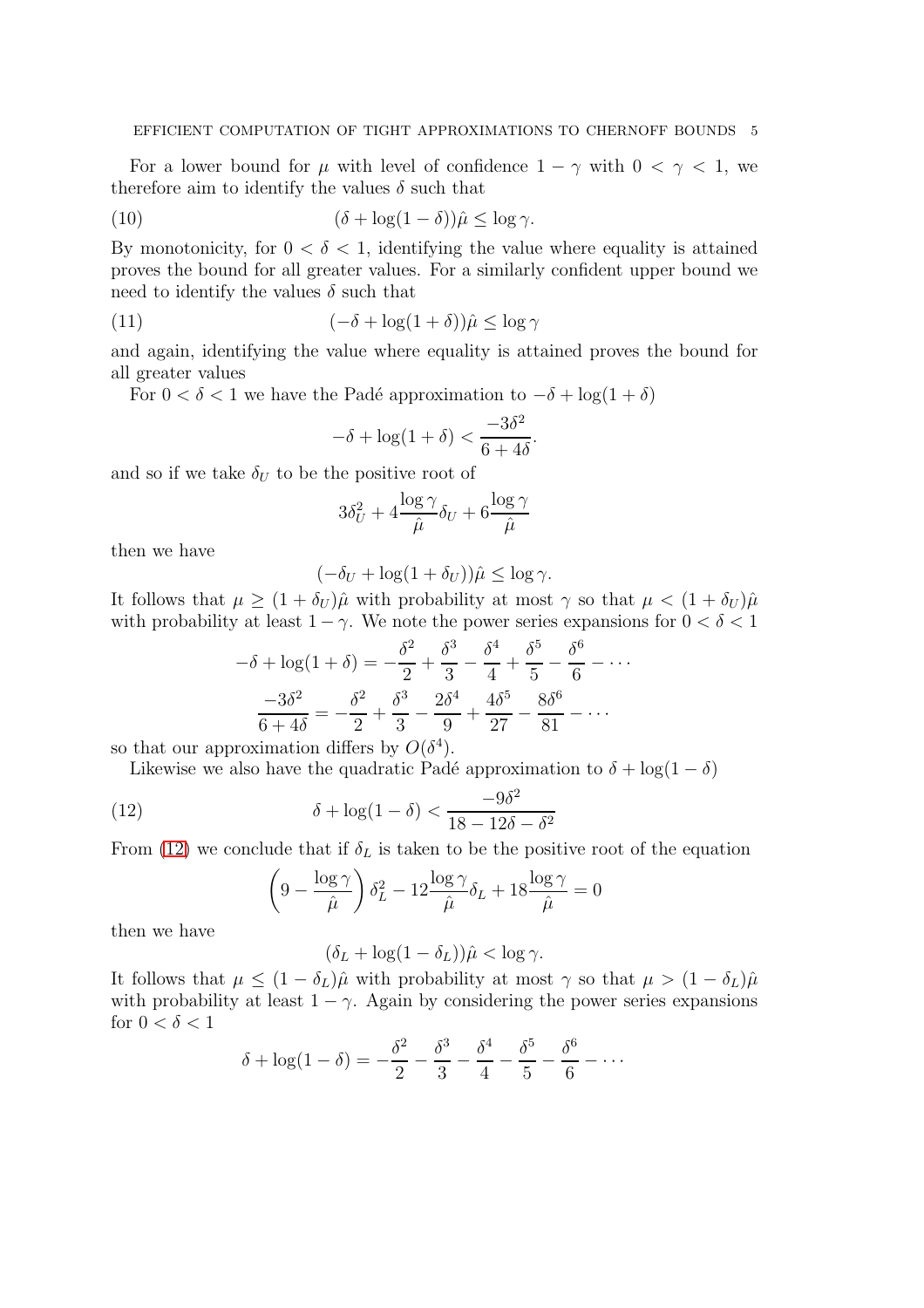6 D. K. L. SHIU

$$
\frac{-9\delta^2}{18 - 12\delta - \delta^2} = -\frac{\delta^2}{2} - \frac{\delta^3}{3} - \frac{\delta^4}{4} - \frac{5\delta^5}{27} - \frac{89\delta^6}{648} - \dots
$$
  
exponenting differs by  $O(\delta^5)$ 

so that our approximation differs by  $O(\delta^5)$ .

The two estimates can be combined into a two-ended confidence interval allowing us to conclude that  $\mu \in ((1 - \delta_L)\hat{\mu}, (1 + \delta_U)\hat{\mu})$  with probability at least  $1 - 2\gamma$ . Alternatively, if a symmetric expression is desired, we note that for  $0 < \delta < 1$  we have

$$
-\delta + \log(+\delta) < -\frac{3\delta^2}{6+4\delta} < \delta + \log(1-\delta) < -\frac{9\delta^2}{18-12\delta - \delta^2}
$$

and so by monotonicity  $\delta_U > \delta_L$  and the interval  $\mu \in ((1 - \delta_U)\hat{\mu}, (1 + \delta_U)\hat{\mu})$  can be used with confidence at least  $1 - 2\gamma$ .

**Theorem 2.** Let  $X_1, \ldots, X_n$  be independent Poisson trials. Let  $X = \sum_{i=1}^n X_i$  and suppose that we have a sample  $\hat{\mu}$  from X. Let  $0 < \gamma < 1$  be a fixed bound on confidence and write  $\beta = (\log \gamma)/\hat{\mu}$ . Let

$$
\delta_U = \frac{-2\beta + \sqrt{4\beta^2 - 18\beta}}{3}
$$

$$
\delta_L = \frac{6\beta + \sqrt{36\beta^2 - 18\beta(9 - \beta)}}{9 - \beta}.
$$

Then with confidence at least  $1 - \gamma$  we can say

$$
\mathbb{E}[X] < (1 + \delta_U)\hat{\mu}
$$

and similarly with confidence at least  $1 - \gamma$  we can say

$$
\mathbb{E}[X] > (1 - \delta_L)\hat{\mu}.
$$

## 4. Numerical examples

We consider examples using Bernoulli trials which are a frequent use of such bounds. Suppose that we have  $\mathbb{P}(X_i = 1) = 0.0002$  and that we run 1,000,000 trials. We have  $\mu = 200$ . We consider tail probabilities  $\gamma$  of 0.05, 0.01, 0.000000002 (corresponding to "six sigma"), and 5.421e-20 (corresponding to a probability of  $2^{-64}$  which is relevant to failure rates in cryptography). For each  $\gamma$  we compute  $\delta_U$  and  $\delta_L$  using the exact transcendental Chernoff formulae, the old quadratic formulae and the new quadratic formulae of this paper. Solutions are given to four significant figures

| $\sim$                                                      | Exact $\delta_U$ Exact $\delta_L$ Old $\delta_U$ Old $\delta_L$ New $\delta_U$ New $\delta_L$ |                                                       |  |  |
|-------------------------------------------------------------|-----------------------------------------------------------------------------------------------|-------------------------------------------------------|--|--|
| 0.05                                                        |                                                                                               | $0.1780$ $0.1680$ $0.1807$ $0.1731$ $0.1781$ $0.1680$ |  |  |
| 0.01                                                        |                                                                                               | $0.2221$ $0.2068$ $0.2264$ $0.2146$ $0.2224$ $0.2068$ |  |  |
| 0.000000002                                                 |                                                                                               | $0.4798$ $0.4127$ $0.5004$ $0.4476$ $0.4822$ $0.4133$ |  |  |
| $5.421e-20$   0.7365 0.5870   0.7861 0.6660   0.7441 0.5898 |                                                                                               |                                                       |  |  |

As we expected, our new approximation is closer to the exact Chernoff bound, particularly for larger  $\delta$  which correspond to smaller  $\gamma$  or smaller  $\mu$ . For the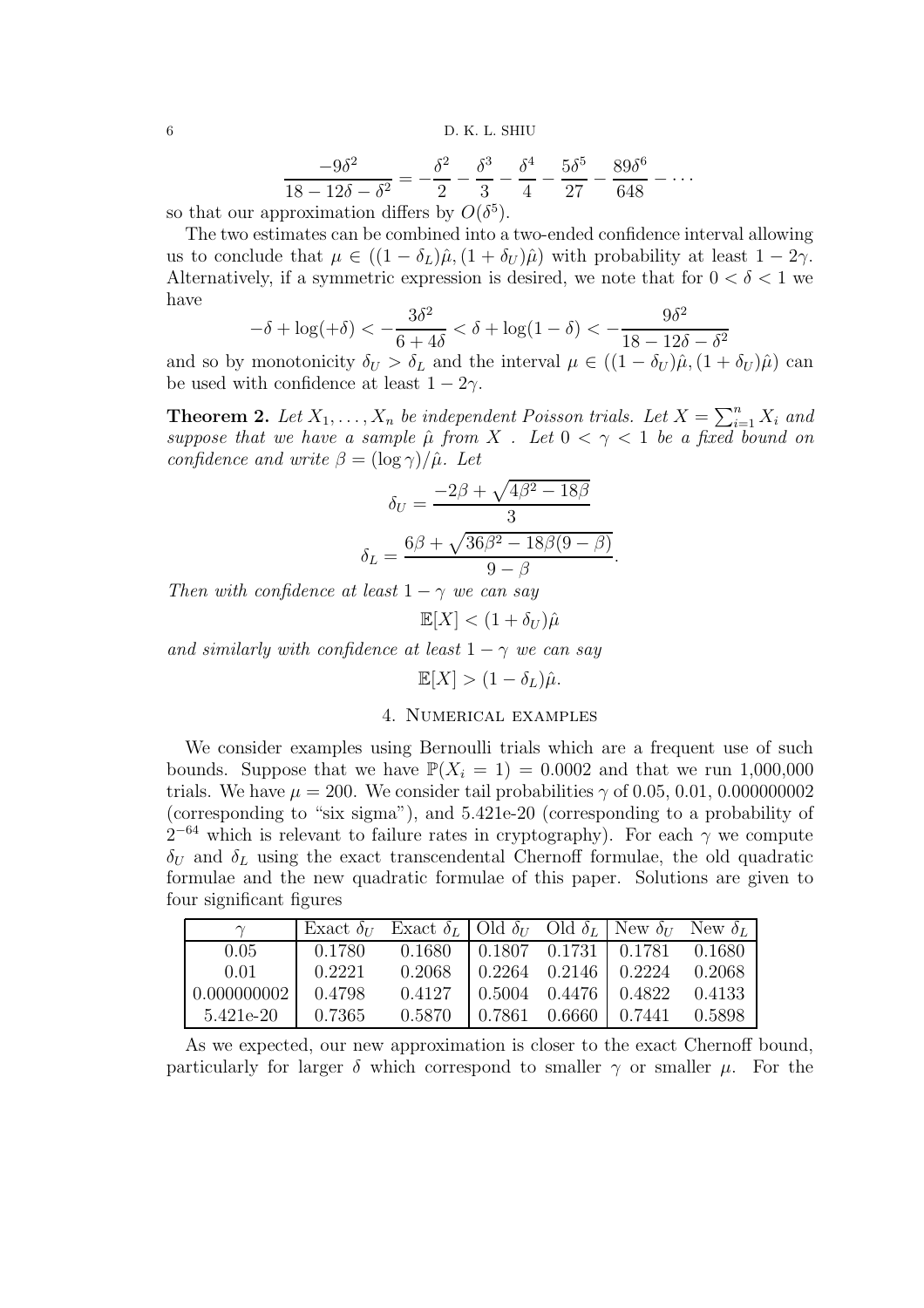smallest  $\gamma$  value, we observe that the upper bound for the number of successful trials is 347, 357, and 348 respectively and that the lower bound is 83, 67, and 83 respectively.

Turning now to our regression estimates, we assume that we run 1,000,000 Bernoulli trials with unknown probability and that we observe  $\hat{\mu} = 212$  successes. Again we choose confidence levels  $1 - \gamma$  with  $\gamma = 0.05, 0.01, 0.000000002, 5.421e -$ 20. For each  $\gamma$  we compute  $\delta_U$  and  $\delta_L$  using the exact transcendental Chernoff formulae and the new quadratic formulae of this paper. Solutions are given to four significant figures

|             |        | Exact $\delta_U$ Exact $\delta_L$ New $\delta_U$ New $\delta_L$ |        |        |
|-------------|--------|-----------------------------------------------------------------|--------|--------|
| 0.05        | 0.1777 | 0.1588                                                          | 0.1778 | 0.1588 |
| 0.01        | 0.2232 | 0.1942                                                          | 0.2234 | 0.1942 |
| 0.000000002 | 0.4998 | 0.3741                                                          | 0.5022 | 0.3746 |
| 5.421e-20   | 0.7933 | 0.5156                                                          | 0.8013 | 0.5176 |

### 5. Higher degree approximation

Eager readers will be aware that cubic and quartic equation also admit closed form solutions. For still greater accuracy, higher degree Padé approximations could be used. We note the following Padé approximations that could be used to this end.

$$
x - (1+x) \log(1+x) < \frac{-15x^2 - 7x^3}{30 + 24x + 3x^2}
$$
\n
$$
x - (1+x) \log(1+x) < \frac{-210x^2 - 200x^3 - 35x^4}{420 + 540x + 180x^2 + 12x^3}
$$
\n
$$
-x - (1-x) \log(1-x) < \frac{-210x^2 + 125x^3}{420 - 390x + 60x^2 + 3x^3}
$$
\n
$$
-x - (1-x) \log(1-x) < \frac{7350x^2 - 8260x^3 + 1975x^4}{-14700 + 21420x - 8640x^2 + 780x^3 + 18x^4}
$$
\n
$$
-x + \log(1+x) < \frac{240x^2 + 155x^3}{-480 - 630x - 180x^2 + 3x^3}
$$
\n
$$
-x + \log(1+x) < \frac{-210x^2 - 220x^3 - 45x^4}{420 + 720x + 360x^2 + 48x^3}
$$
\n
$$
x + \log(1-x) < \frac{-240x^2 + 155x^3}{480 = 630x + 180x^2 + x^3}
$$
\n
$$
x + \log(1-x) < \frac{-240x^2 + 155x^3}{480 = 630x + 180x^2 + x^3}
$$
\n
$$
x + \log(1-x) < \frac{3150x^2 - 3780x^3 + 985x^4}{-6300 + 11760 - 6660x^2 + 1080x^3 + 6x^4}
$$